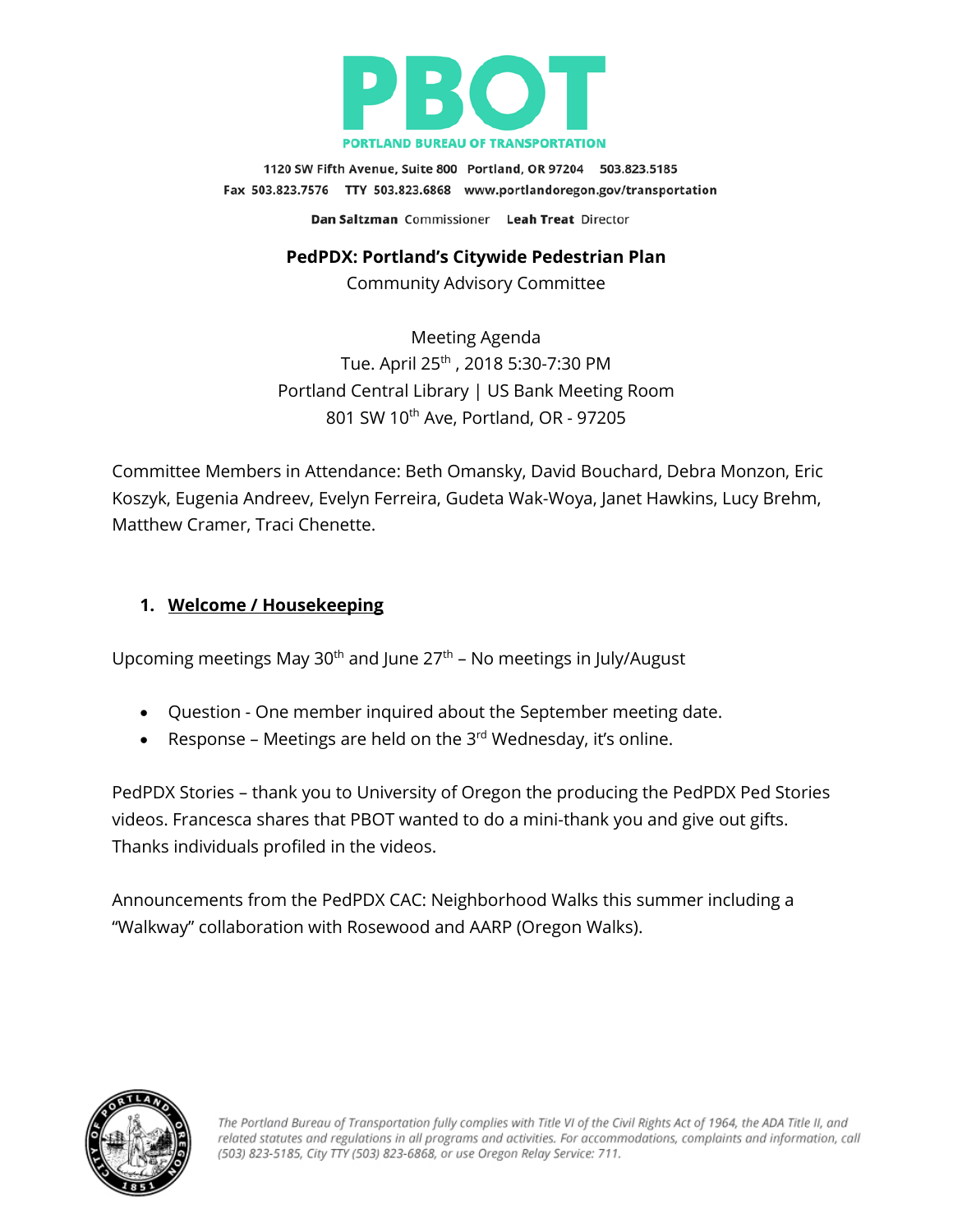### **2. Project Timeline**

Michelle: Preface, lots of dense material, going to be moving quickly. Thanks to everyone who gave feedback on final goals and vision (reviews goals and vision).

### **3. Pedestrian Priority Network.**

Michelle contextualizes where we are in the process – gives overview of the evening's topics.

Key Questions for this meeting: What might we need to modify about our approach to make sure we identify the right set of prioritized needs?

Michelle connects the plan to Comp Plan goals (centers and corridors) for capturing growth. Aligns priority investments of the PedPDX plan to this overarching growth strategy.

- Q: Does that mean it's based on zoning?
- Michelle: Yes, this concept of centers and corridors allows is supported by zoning that maximizes activity (through mixed use zoning and more dense development).

Michelle walks through each classification designation:

- 1) Pedestrian districts would be an overlay where you would have more stringent design standards (crosswalks, sidewalks, etc.). These are the highest demand pedestrian areas.
- 2) Major City Walkways designed to capture transit and pedestrian demand. Because of the intended growth and land use designations most of the growth and resultant pedestrian activity would occur here. Includes the frequent transit corridors (based on expected demand). Major city walkways also include the core downtown streets (high demand streets and activity).
- 3) City Walkways all other arterials and collectors and all transit routes (lower demand than City Walkways). Ties into feedback from survey.
- 4) Neighborhood Walkways There are some key neighborhood streets that serve key destinations and connections. We wanted to identify these so we could prioritize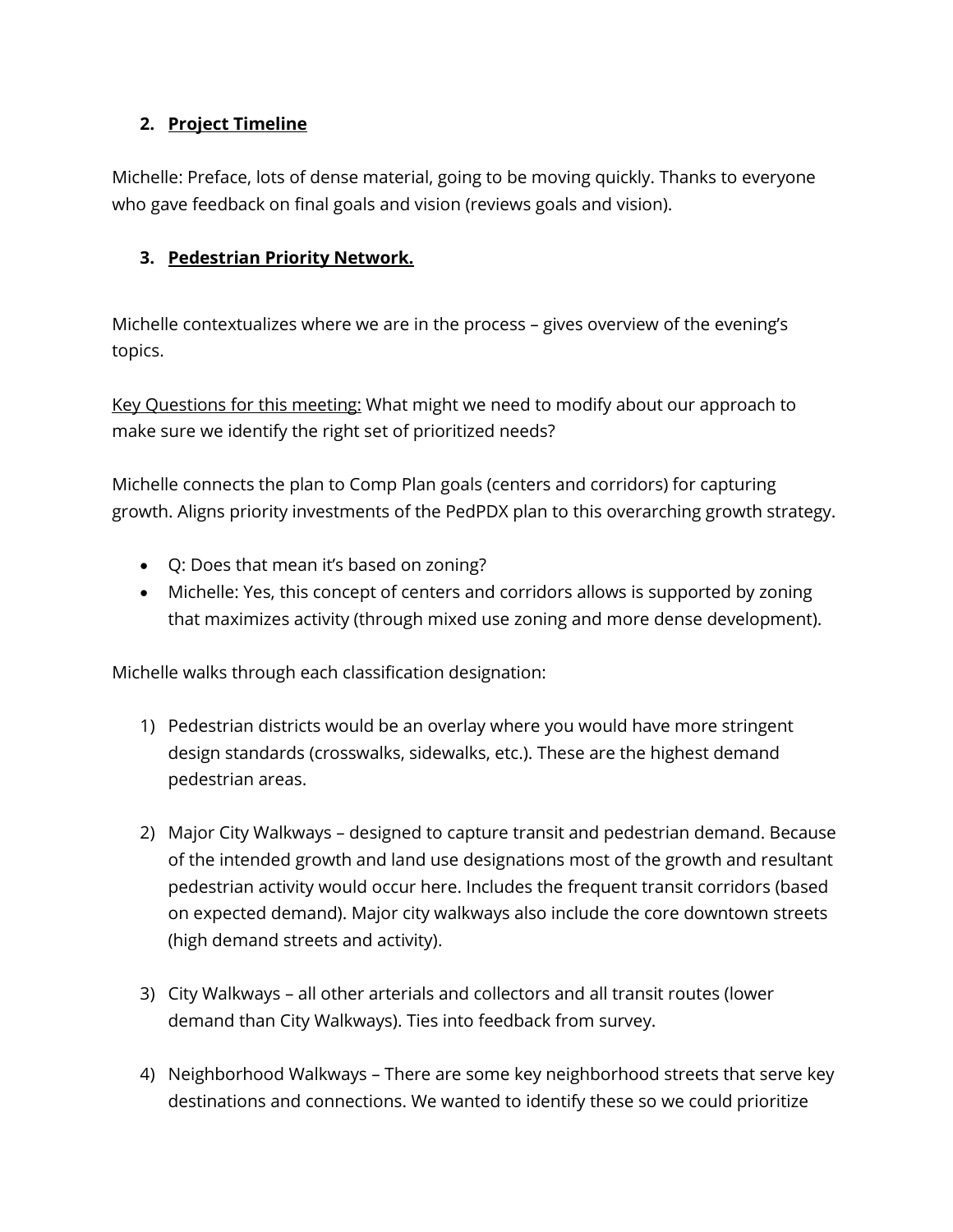investments. 1) all local streets within ped districts; 2) local streets within a ½ mile of fixed rail stops; 3) Designated SRTS network; 4) Existing neighborhood greenways; 5) pedestrian paths that lie in the ROW (stairs, paths, key connections that don't necessarily carry vehicles.).

5) Trails – Regional trails and recreational routes (through parks and along the waterfront).

Key takeaway – "Pedestrian Network captures demand".

Francesca – clarifies, says "this is our pedestrian network, not this is where all the money is planned to go".

Michelle – "This is one step, and we'll present our prioritization framework to decide how money is applied to this network. In order to get money for improvements, you would need to be on this pedestrian network".

- Q: You talked about demand, but where do equity and safety come in?
- Michelle: That would show in prioritization, we have a proposed idea for how we would prioritize equity and safety.
- Q: Is there a possibility that there is an intersection where people have died but isn't on the map?
- M: We have an idea about how can be addressed through our prioritization framework.
- Q: Is it possible that equity would not be captured on this map?
- M: Yes, but this network is framed around demand. If you were in a high equity area, but did not have high demand, you would not rise to the top.
- Q: In determining the ped classification was vehicle volume considered or just ped need?
- M: Just pedestrian need. The only role that vehicle volume played at all was that we wanted to make sure we were including arterial and collectors.
- Q: How did you measure demand?
- M: Land use designations primarily.
- Q: Because you are projecting those are the areas that will be developed, that's where you're investing?
- M: Yes, we want to match land use and transportation investments.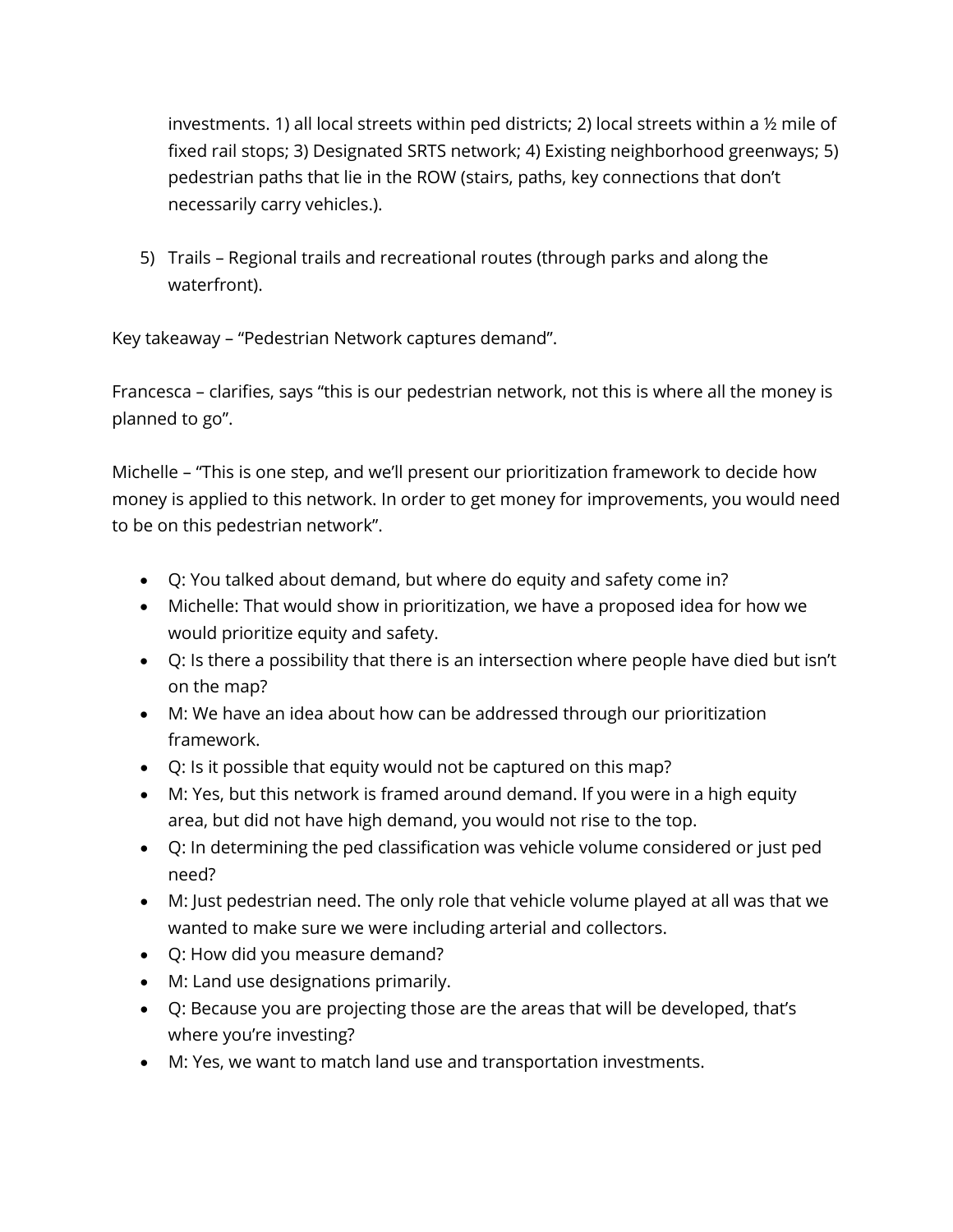- Q: Did these maps consider multi-family and single-family zoning? Was that considered in this map at all? Was the rezoning taken into classification?
- M: Zoning follows comp plan designations. We are looking ahead of zoning. This is the plan that will help guide investments citywide, including the planning bureau.
- Q: When you look at Demand, Equity, Safety for example, outer Stark or Sandy, etc. – Do you believe there could be pressed demand because of the safety? The demand might not be apparent. The demand could be tied to the safety of the street – people forced to find other ways to get around besides walking? How does this account for that?
- Michelle: I agree that unsafe conditions are likely to curb behavior. We wanted to make sure we were collecting all of the arterial and collector streets – regardless of the demand currently there. All of the streets you mentioned are going to get picked up. To the extent they have safety issues and equity concerns, they will also be prioritized. Admittedly, this is going to be an iterative process, we want to show you what we're thinking, get your feedback, try it out, and get your feedback to make sure we're not missing anything.

## **4. Draft Needs Analysis (Presentation by Alta)**

Spacing 530 feet between marked crosswalks in ped districts; outside of ped districts – 800 feet. Over 3,500 marked crosswalks are needed! That's why we have to prioritize

Crossing spacing is better in Central City, major gaps east of the river. Some major gaps might not get prioritized (gives the example of NW Skyline through Forest Park).

Explains crosswalk typology matrix based on lanes, speeds, volume. Gives an example of each level of crossing treatment (marked crosswalk, median refuge, flashing, signal).

Raises the issue of crashes happening at signalized intersections. Francesca adds – "and provide strategies in our toolkit for these situations".

Key Findings:

- 1) Gaps are more common than deficiencies (many deficient crossings on MLK, Powell/Foster, Sandy)
- 2) Gaps along the Roadway: Looked at walkway guidelines (sidewalk on both sides, or Alternative Pedestrian Walkway (including walkway on one side; shared local street). Michelle adds, "Our proposed pedestrian guidelines stipulated that there would be a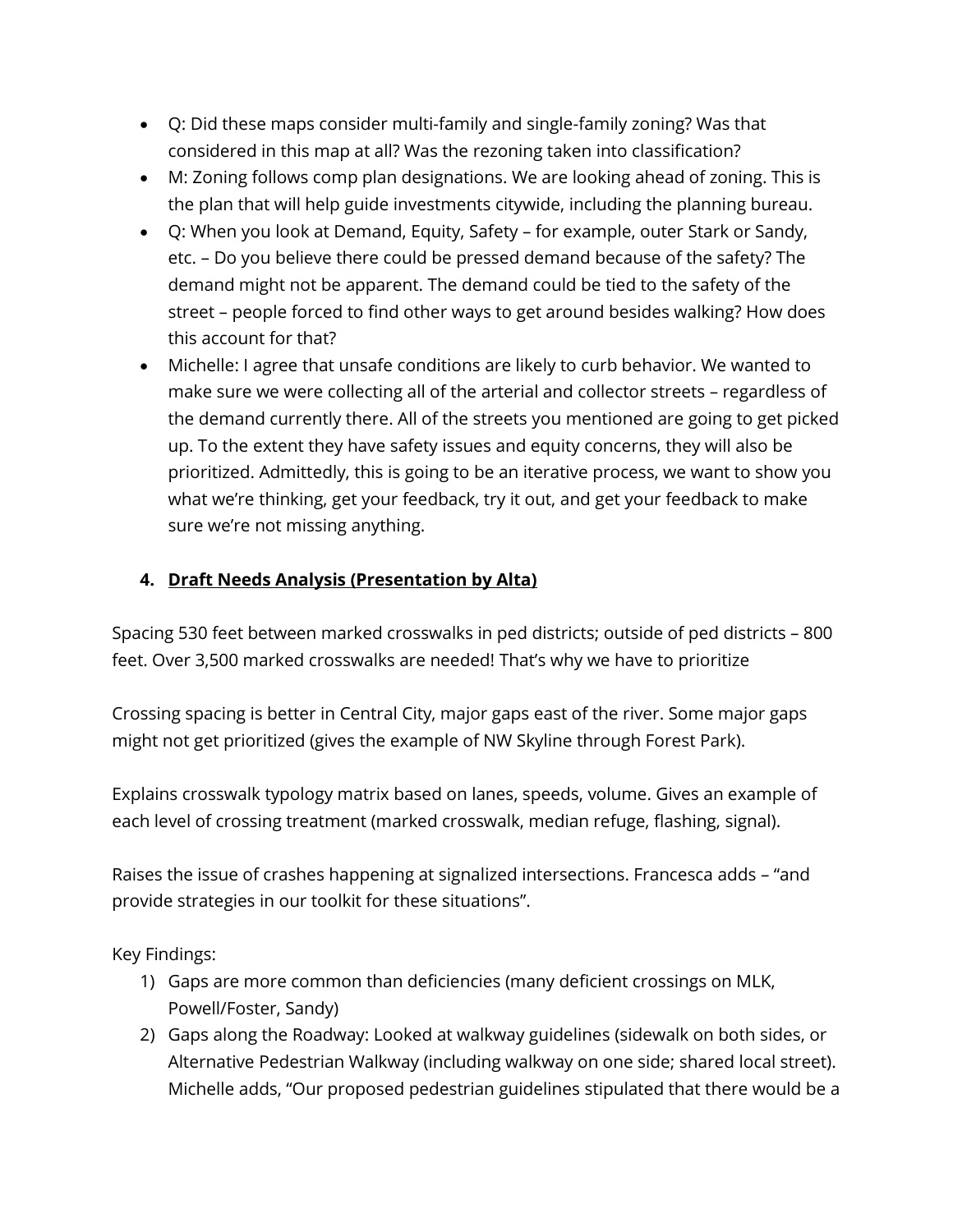walkway on both sides, unless there was a situation where a sidewalk on one side would be a *complete improvemen*t" – unless: low-speeds; topographical or environmental; traffic calming present; street meets crossing spacing guidelines. For a shared local street – 1) local; 2) <15mph; 3) <18ft travel space. Advisory walkways, protected should to be considered an interim improvement.

- Q: I would like a better definition of shared streets? Does that mean bikes and peds in the same walkway? With "interim" is there some kind of timeframe for what's considered interim?
- Michelle: (referring to interim) No, that's a really good question. We haven't given ourselves a timeline on that – the reason is strategic – we wanted to give ourselves the flexibility to provide a walkway even if we don't know when there's going to be money to fund a full improvement.
- Francesca: Gives an example of utilizing repaving opportunities to provide interim improvements.
- M: I'd like to resend all of the materials that we reviewed previously on alternative walkways. Shared local streets definition: On shared local streets that have lower than 500 cars a day, 15mph or lower; and traffic calming – vehicles, bikes, and peds would share the whole street. We have a couple of these (gives example of NW 13<sup>th</sup>).
- Q: If you're going to have marking that designate where the best places to walk are it's really useful to explore using tactile markings (truncated domes). There are cases where guide posts have been used to provide some indication where the best place to walk is. I realize that a blind person walking along might not be expecting that, but it's still important to retrofit and make sure it is part of the process (for any sort of striping). If you 're going to have a visual, you should have a tactile.
- Q: Shared local streets is something that designated, not a classification.
- M: Yes, it's an intentional design because it requires signage and specific design.
- Q: Defining quality (of a shared street) is no sidewalk?
- M: Defining quality is that all users share the roadway together.

## [presentation continues]

## Key findings:

(50% Walkway on both sides; 32% Gap on both sides; 10% Gap on one side, doesn't meet criteria for alternative street design; 8% Gap, but meets criteria).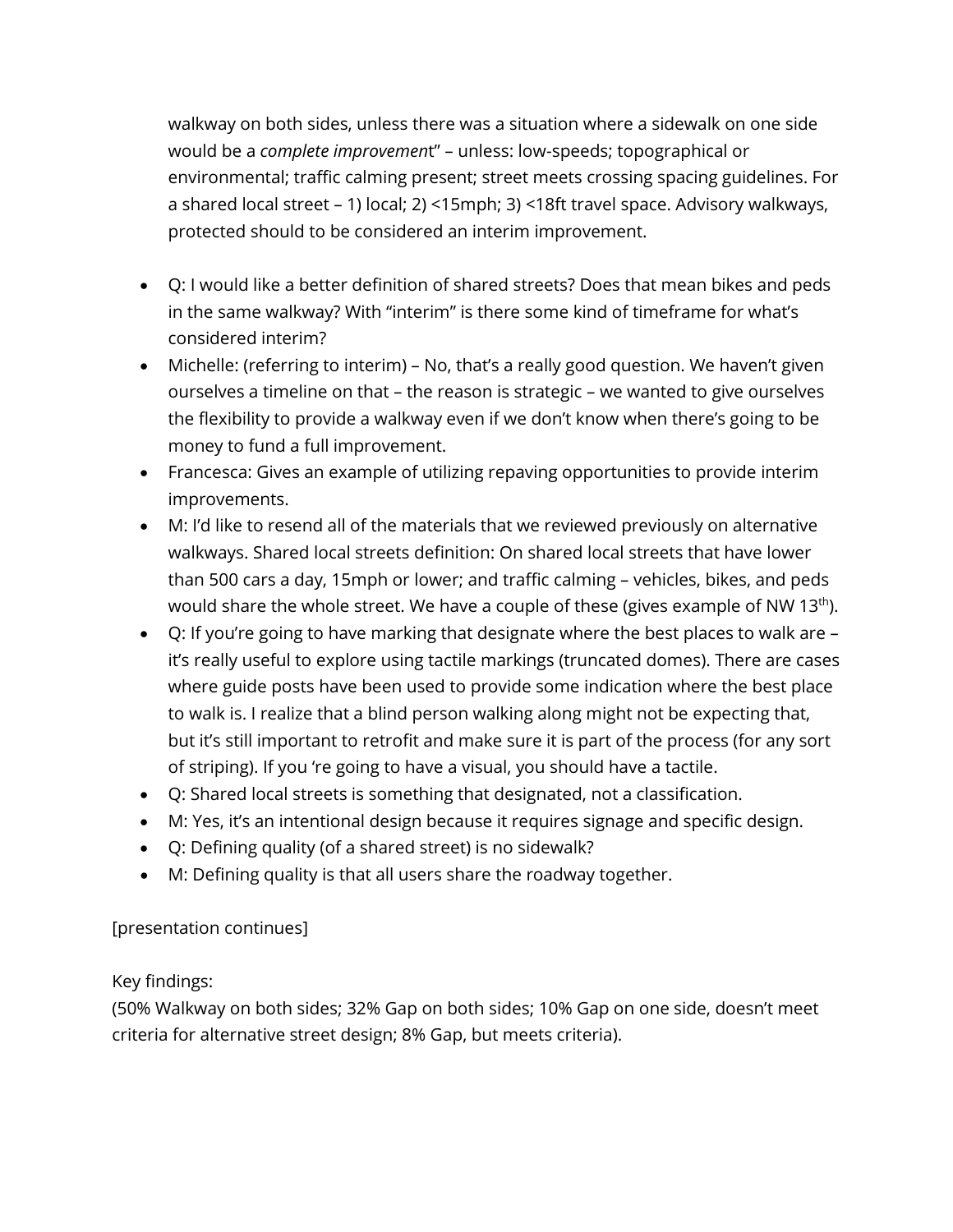- Michelle: I want to highlight a statistic that was just shared 32% of collectors and arterials have a gap on both sides.
- Q: I want to point out that is a land use decision (because of multi-family housing) and city policy for a decade.
- M: I would suggest that it is standard of county development standards (East and Southwest Portland).
- Q: This is happening today! PBOT is continuing to allow development like this to happen.

Along the Roadway: Deficiencies (6-foot sidewalk width). Key findings: 20% of street analyzed have a deficient width on one or both sides. Areas within ped districts less likely to be deficient; neighborhood streets more likely to have deficiencies.

# **5. Draft Prioritization Criteria (Presentation by Alta)**

Prioritization criteria is tied to goals (Equity, Safety, Demand). Essentially going to give a prioritization score for each block in the pedestrian network. Our hope is that if we have the formula right, the needs that will emerge will meet the goals of the PedPDX plan.

Scoring for demand based on classification and whether or not the street is in a pedestrian district. Within Ped District (10,7,4); Outside of Ped District (7,4,1) (Major City Walkway, City Walkway, Neighborhood Walkway, respectively)

- Q: How are the scores chosen?
- R: Its based directly on the spectrum of demand that Michelle described. (i.e. Neighborhood walkways are lowest demand, so they get the lowest value).
- Q: But why is it a "1" instead of a "2"?
- R: This is a draft. The goal here is to differentiate; to find what is a priority area, and what is a lesser priority area.

Trails are not included in the prioritization analysis – final decision on this is TBD.

Equity – pull directly from PBOT's own Equity Matrix – which is based directly on race and income. We're going to use that to score equity needs throughout the pedestrian network.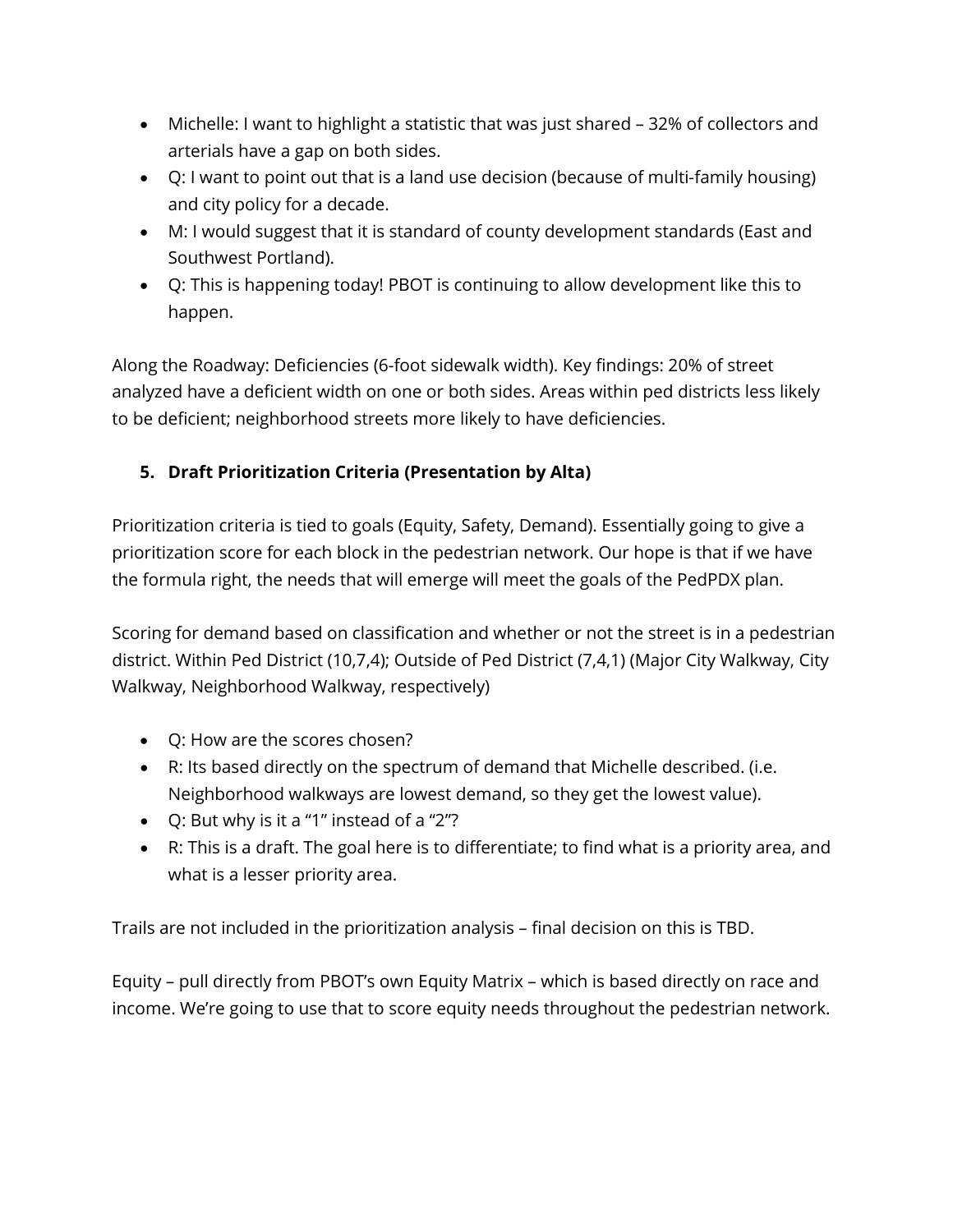- Q: Census tracts are at the aggregate level, it could be done at the census block level. (gives example of low-income areas along BH highway). It like to frame the conversation around block group level, to get more granular data.
- Francesca: There's a thought that the census tract level can be helpful in anticipating growth at a higher level. We know that demographics are changing a lot in Portland, and we might dial in too closely.
- Michelle: I passed this question along to the Equity manager and she had some thoughts to share.
- Q: When you talk about trails are you talking about the Springwater Corridor? I-205 trails?
- R: Yes, all regional trails.
- Q: But that's not included in your current analysis?
- R: Yes, we're thinking of how to incorporate that.
- Q: Each of the three categories, is weighted equally. Shouldn't it be 10?
- R: Clarifies that it's 5 for race and 5 for income.
- Q: Do you know if they've had disability included in this matrix?
- R: That's a really good question. I'll make sure our equity manager addresses it in the memo.

Safety – Sum of High Crash Network (HCN) (4); Streets with 3 or more lanes (2); Street segments with a high density of Killed/Serious Injury (KSI) ped collisions (2); Locations with posted speeds of 30 mph or higher or 85% percentile (2). HCN comes from Vision Zero. Statistics on KSI compared to overall crashes; connection between speed and severity; connection between number of travel lanes and prevalence of crashes.

## **6. Discussion, Questions, Reflections**

Key Question: What do we need to consider about our approach to make sure we're identifying the key needs and priorities?

- Q: Pedestrian HCN and HCN are those the same thing?
- R: No. PHCN is only for ped crashes, HCN is calculated with all crashes.
- Q: We have a lot of streets in Portland that are only two lanes that have really high volumes and are really dangerous – how can we keep that in consideration?

Asks the PedPDX CAC to go around and give a comment, [which are listed in bullet form below]: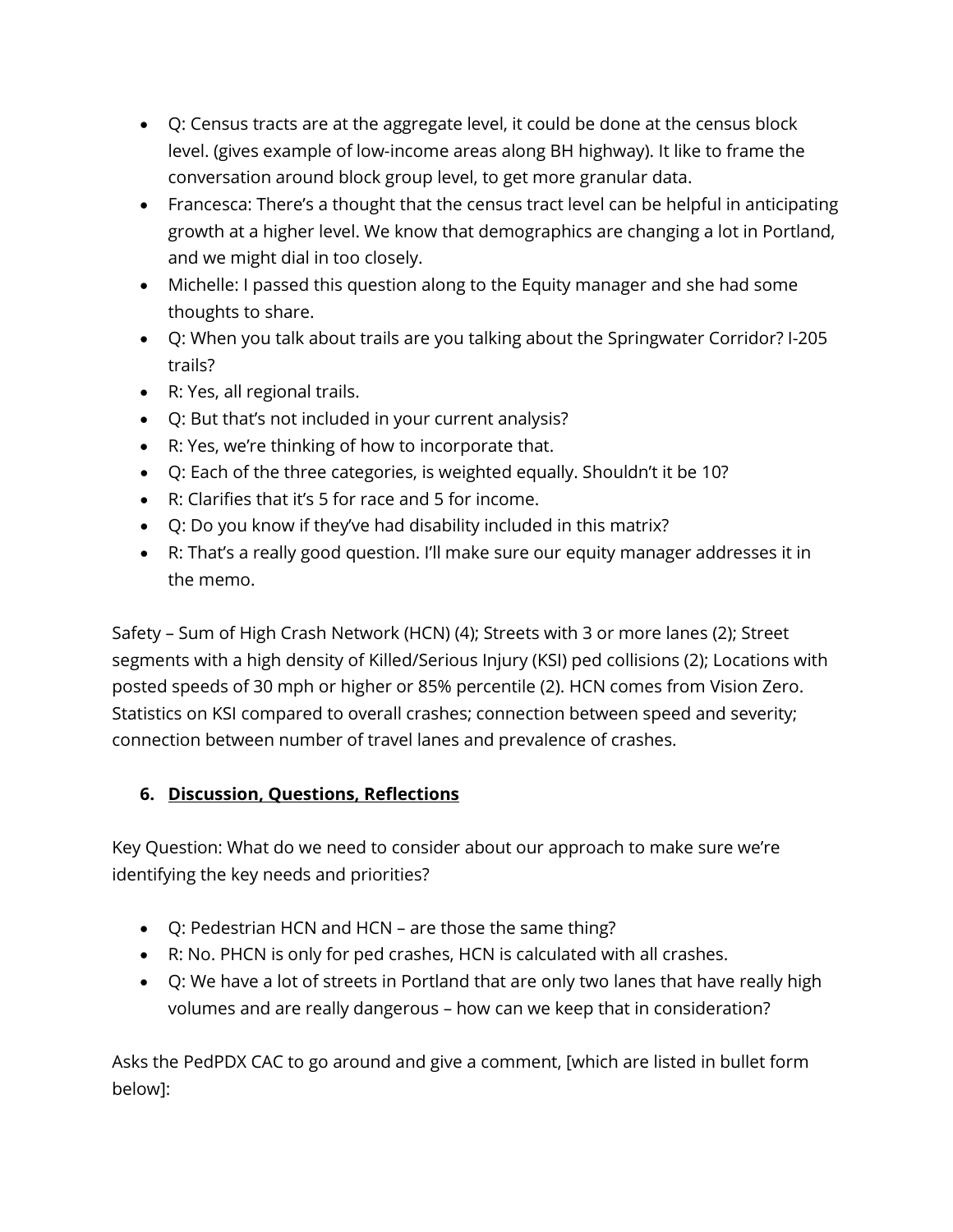- Thank you for all your work. I'm really concerned about equity and I'm seeing this as a place that falls through the cracks all the time. I'm worried that scoring equity equally with demand doesn't seem right to me. I think that equity really relates to demand. When I see 'people that have to walk' I see equity and demand. I'm concerned that places will fall through the cracks since they won't show up on demand. (gives example of multi-family use of single-family housing). I would like to see more about equity. I'm concerned about equity not being measured at the block level – maybe by working with groups like Africa House we can make sure that we're not missing anything there.
- Really impressive work I like the emphasis on equity. The only piece that could use more nuance is maybe the safety piece. Maybe volume would be good to look at. 30mph doesn't seem that compelling since we're already looking at arterials.
- Thank you, I like it. I wonder if there's an opportunity to make it really efficient and connect to jobs. I'm not sure if census and land use classifications really capture the issue of where people live and work and need for communicating.
- I do agree that disabilities are captured into the equity piece. I would like to flush out safety concerns (including traffic volumes and speeds).
- I'm going to secondary equity but I think it would be helpful to capture other vulnerable groups as well (including elderly and youth). SRTS and parks – maybe daycare centers and other schools as well (private or charter). I think that would be valuable to include in the safety and equity component. I feel like I'm constantly getting news about crashes happening on neighborhood streets so a way to capture that as well.
- Francesca: Forgot to acknowledge people who were killed on the street network since our last meeting. I apologize and will bring up at the next meeting.
- As a school teacher, I see equity thrown around everywhere. I think getting to the granular level of groups within boundaries. When we talk about enjoyment we might be over capturing our arterials and collectors. The map still looks like a car map to me. It looks like these are all driving routes. When you're walking, you might prefer a neighborhood greenway route.
- Thank you for sharing the process. I was left kind of thirsty to see more about the equity piece. It seemed odd to see equity treated individually, rather than incorporated in all elements of the process. IT's not just a checkbox, something that we do, but something that should be considered throughout.
- I would like to echo the equity questions. It just seemed like there was a gap in the way information was presented or potentially collected. Since this is a forward-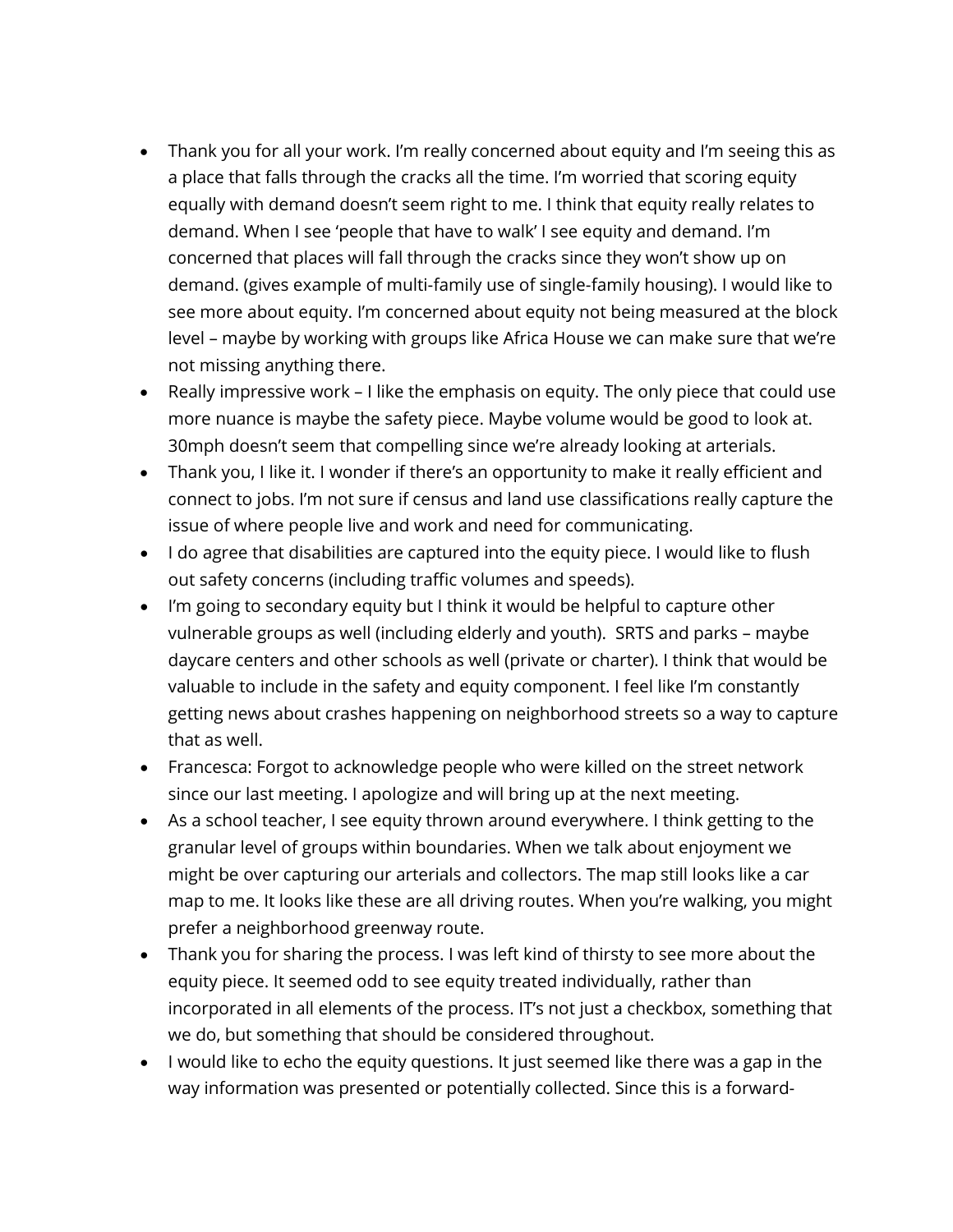looking plan, but how the workforce is shifting and changing. How can we consider that? Knowing that vulnerable populations might be shifting to different parts of the city and the state. I'd like to acknowledge the comments about the car-driven process. I'd like to see if there are ways to get out of that and have it been a pedestrian focused solution.

- I worried a little at the beginning that all the big streets are going to get a lot of stuff. I thought me as a person walking around (I'm not walking down Barbur Blvd). I think that we should be looking at enforcement around speed, some kind of enforcement around that. We should make developers pay their fair share of that so that it doesn't fall entirely on the city.
- I was worried that it was going to be all the main road and East PDX is going to get the short end of the stick.
- My vision of equity is that it should permeate all aspects of how business is done and the general culture. I'd like to discuss the safety of street deterring ped activity. With regard to crossing, if there are going to be crosswalks that are not marked, I just want to make sure that if there are all these standards to be maybe lowered – I would just hate to see that if there are accidents in these areas where there are no crosswalks… We've just really got to avoid that as much as possible
- Of course, I am interested in the equity piece and am surprised there's not a universal definition of equity across all city departments. If we say that we're going to have 6ft wide sidewalks – how is the city going to make sure there' snot utility poles that take up half the sidewalk. How is the issues of sidewalk seating and sandwich boards and other clutter going to be addressed?
- I would like trails added to Ped Priority network. Getting people off sidewalks and onto trails (away from cars) has got to be a priority. Getting people even further away from cars has got to be a priority. Also, parks, should be studied more.
- I want to value the information that we can get form community-based groups to really get at the questions around how we're representing these groups in our equity analysis. I want to put a plug for the NA's to share information. Neighborhood groups can tell you about their neighborhood. (request about getting information ahead of the meeting, one week to give more feedback).